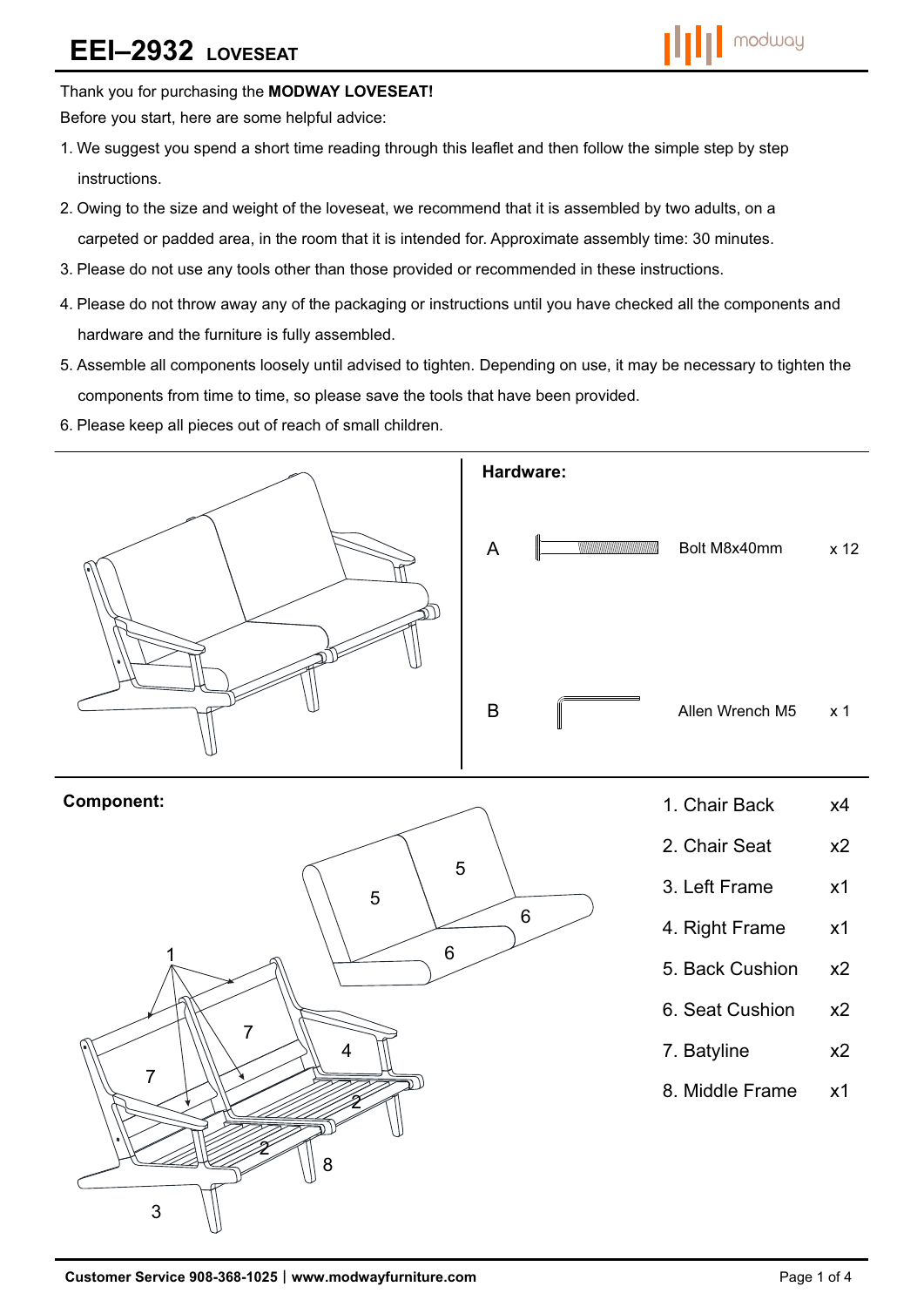### **STEP 1:**

Please put **Left Frame (3)** on a carpeted or padded area.

Insert the tenon on **Chair Seat (2)** into the rabbet on **Left Frame (3)** at first.

Insert Wooden Bar or **Chair Back (1)** one by one through the drilling hole.



### **STEP 2:**

Please insert **Batyline** fabric **(7)**.

Carefully position **Middle Frame (8)** to the assembled **Chair Back (1)**, **Chair Seat (2)** and **Left Frame (3)** as shown.

Insert the tenon on **Chair Back (1)** and **Chair Seat (2)** into the rabbet on **Middle Frame (8)**.

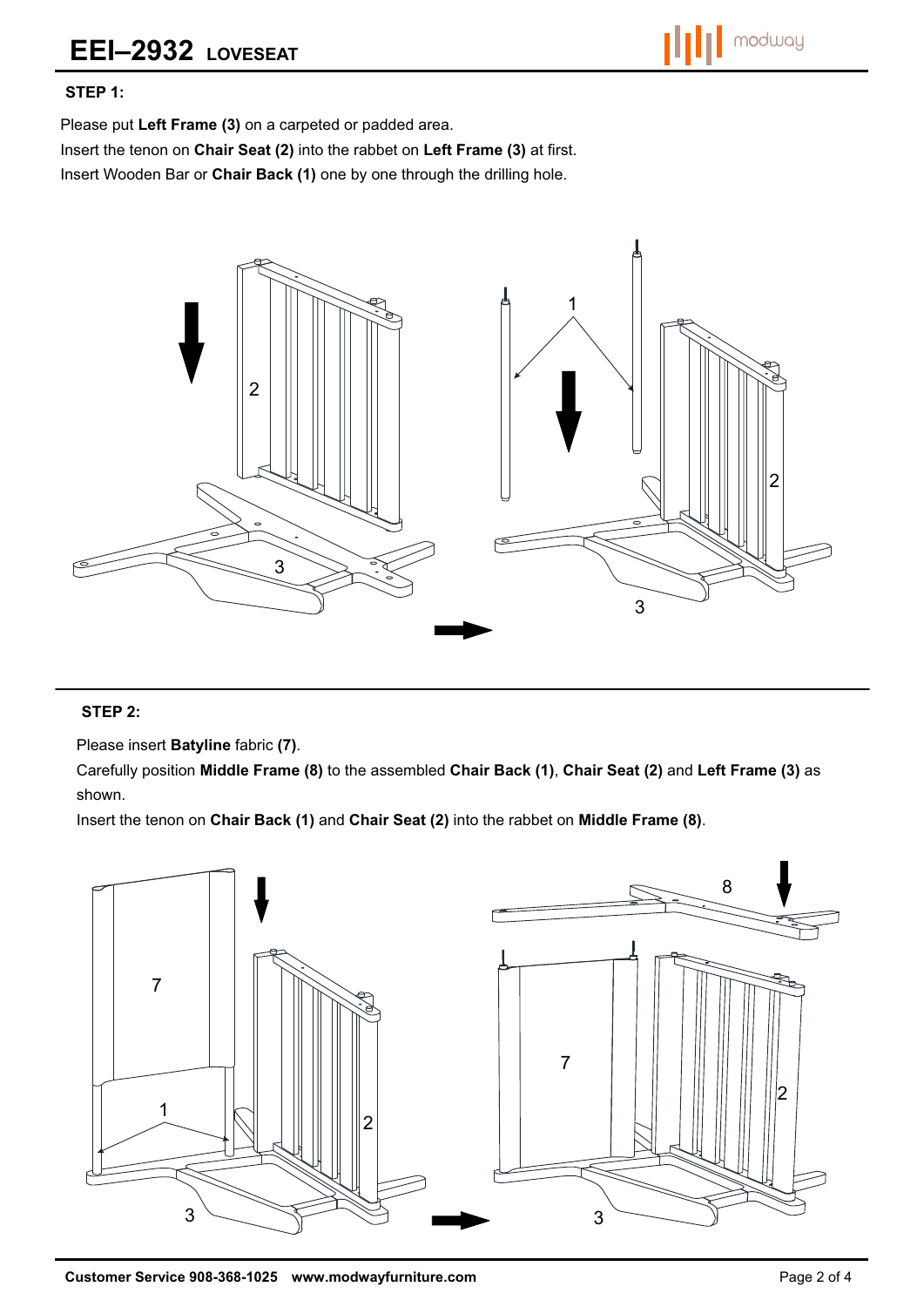# **EEI–2932 LOVESEAT**



#### **STEP 3:**

Carefully turn over the assembled **Chair Back (1)**, **Chair Seat (2)**, **Left Frame (3)** and **Middle Frame (4)**. Insert the tenon on **Chair Seat (2)** into the rabbet on **Middle Frame (8)**.

Next insert Wooden Bar or **Chair Back (**1) one by one through the drilling hole.

Insert **Batyline** fabric **(7)**.



#### **STEP 4:**

Carefully position **Right Frame (4)** to the assembled **Chair Back (1)** and **Chair Seat (2)** as shown. Insert the tenon on **Chair Back (1)** and **Chair Seat (2)** into the rabbet on **Right Frame (4)**.